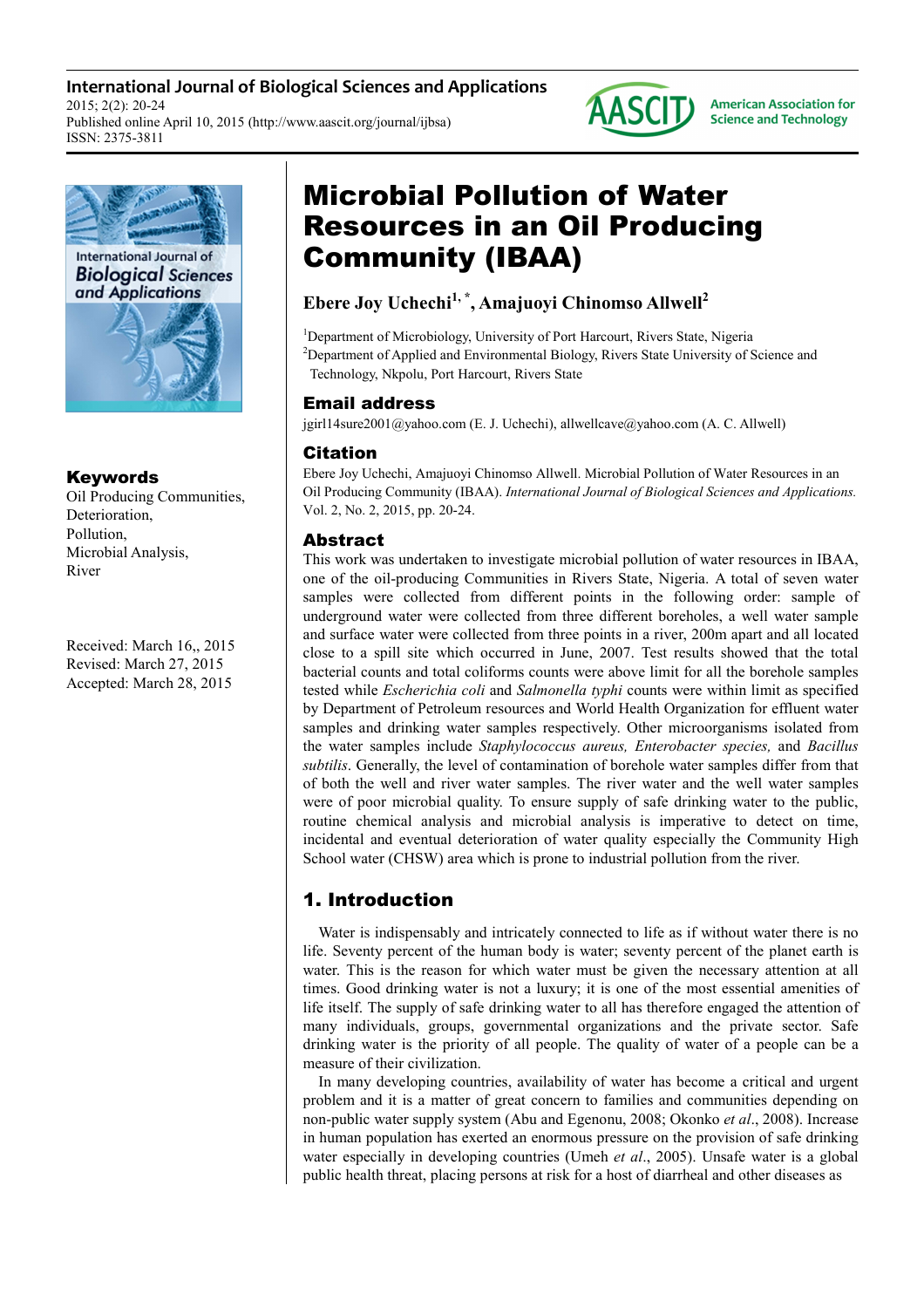well as chemical intoxication (Hughes and Koplan, 2005).

Microorganisms play a major role in water quality and among the microorganisms that are concerned with water borne diseases are *Salmonella* sp., *Shigella* sp., *Escherichia coli* and *Vibrio cholerae* (Birmingham *et al*., 1997). These bacterial pathogens cause such illnesses like typhoid fever, diarrhea, dysentery, gastroenteritis, and cholera. Other agents of water borne diseases are protozoa which cause diarrhea example *Entamoeba histolytica*, *Giardia lamblia*, *Balantidium coli* (Jawetz *et al*., 1991) and *Cryptococcus pervum* (Kelly *et al*., 1997). There are also enteroviruses of various clinical ailments such as *Polivirus*, *Rotavirus*, *Hepatitis* A virus (Hejkal *et al*., 1982) and Hepatitis E virus (Benjelloun *et al*., 1997). The most dangerous form of water pollution occurs when feces enter the water supply. Many diseases are perpetuated by the faecal-oral route of transmission in which the pathogens are shed only in human feces (Tortora *et al*., 1998). The presence of faecal *coliforms*  namely *E. coli* is used as an indicator for the presence of any of these water borne pathogens (Chukwura, 2001; Okpokwasili and Akujobi, 1996; Okafor, 1985). To maintain good health, water should be of good quality and quantity meeting local and WHO recommended standards of taste, odor and appearance (Cheesbrough, 2000).

It has been reported that crude oil pollution tends to change physical and chemical properties of the soil thus indirectly affecting the growth of plants (Frankenberger and Johanson, 1982).

About 90% of the Nigerian economy largely depends on revenue derived from crude oil. Although this particular natural resource has influence on the economy of nations, its exploration and exploitation bring a lot of hardship and negative effects as a result of oil pipeline rupture, oil well blowout, storage tank failures, effluent from petrochemical and refineries to mention a few.

Water bodies are constantly used as receptacles for untreated waste water or poorly treated effluents accrued from industrial activities. This may render the water bodies unsuitable for both primary and/or secondary usage. One of the most critical crises in developing countries is the lack of adequate potable water. The usual source of drinking water is from streams, rivers, wells and boreholes which are usually not treated. In the Niger Delta region of Nigeria, the problem is getting potable water because of environmental pollution and degradation (Efe, 2002). Several studies in Nigeria had identified anthropogenic activities as easy source of water pollution (Ayoade, 1988 and 1994, Ayoade and Oyebande, 1983; Obasi and Balogun, 2001; Ovrawah and Hymore, 2001; Abu and Egenonu, 2008).

Though water is important to life, it is one of the most poorly managed resources in the world (Fakayode, 2005). The geology of the Western Niger Delta region is of the sedimentary type with a lithology of top layer of silty clay, and sand, followed by a thick sand layer (Okoye *et al*., 1987). The aim of this research therefore is to have a clear picture of how surface and groundwater resources in an oil producing

community are impacted by microbial population and to make some recommendations as applicable.

### 2. Materials and Methods

#### 2.1. Sample Collection

Seven water samples comprising three from boreholes: Elenwo's compound (ELW), Ohaka's compound (OHW), Comprehensive High School compound (CHSW); three  $(R_A W, R_B W, R_C W)$  from points in a river 200m apart all located close to a spill site which occurred in June, 2007 in IBAA Community in Emoha Local Government Area and one from a well  $(W<sub>E</sub>W)$  were collected and analyzed.

Samples collected include Elewo borehole  $(310^{\circ}$ NW;  $4^{\circ}$ 38'28"N and  $6^{\circ}42'23''E$ ), Ohaka borehole (332°NW; 4° 57'33"N and 6°45'49"E), Comprehensive High School borehole ( $116^{\circ}$ SE;  $4^{\circ}$  55'44"N and  $6^{\circ}$ 48'28"E), Point A river water (353°N; 4° 55'44"N and 6°48'28"E), Point B and C river water (111°N;  $4^{\circ}$  55'44"N and 6°48'28"E), and Well water ( $55^{\circ}$ NE;  $4^{\circ}$ 49'44"N and  $7^{\circ}$ 1'33"E). The water samples aseptically collected using labeled sterile sample bottles were transported to the laboratory for microbial examination. Water samples were analyzed for total bacterial counts, total coliforms counts, total hydrocarbon utilizing bacteria, *Escherichia coli*, *and Salmonella and Shigela species*.

#### 2.2. Microbiological Analysis

#### 2.2.1. Enumeration of Total Hydrocarbon Utilizing Bacteria

Total viable hydrocarbon utilizing bacteria was enumerated using the vapour phase method. Mineral salts medium was used to selectively isolate hydrocarbon utilizing bacteria using the vapour phase transfer method.

#### 2.2.2. Enumeration of Total Bacteria Count

The total bacteria counts were enumerated on nutrient agar plates by spread plate method using 0.1 ml of dilutions  $10^{-1}$ to  $10^{-4}$  of the bacterial suspensions. All inoculated plates were incubated for 24-48 hours at room temperature. The bacterial colonies on the plates were counted and randomly picked and purified by sub-culturing unto fresh agar plates using the streak plate technique.

#### 2.2.3. Enumeration of Escherichia coli

About 100ml of the water samples was filtered through membrane filter with the aid of vacuum pump. The filter membrane was placed in the m-HPC agar plate. This was incubated using an incubator pre-set to  $45.5 \pm 5^{\circ}$ C for 24hours.

#### 2.2.4. Enumeration of Total Coliforms Count

About 1ml water sample was pipetted into 9ml normal saline to form ten-fold dilution. Serial dilutions of  $10^{-1}$  to  $10^{-3}$ were carried out using 1:9 dilution ratio for each sample.

A 0.1ml aliquot of the pre-enrichment broth of  $10^{-1}$  and  $10^{-3}$ dilutions was aseptically selected with a sterile pipette and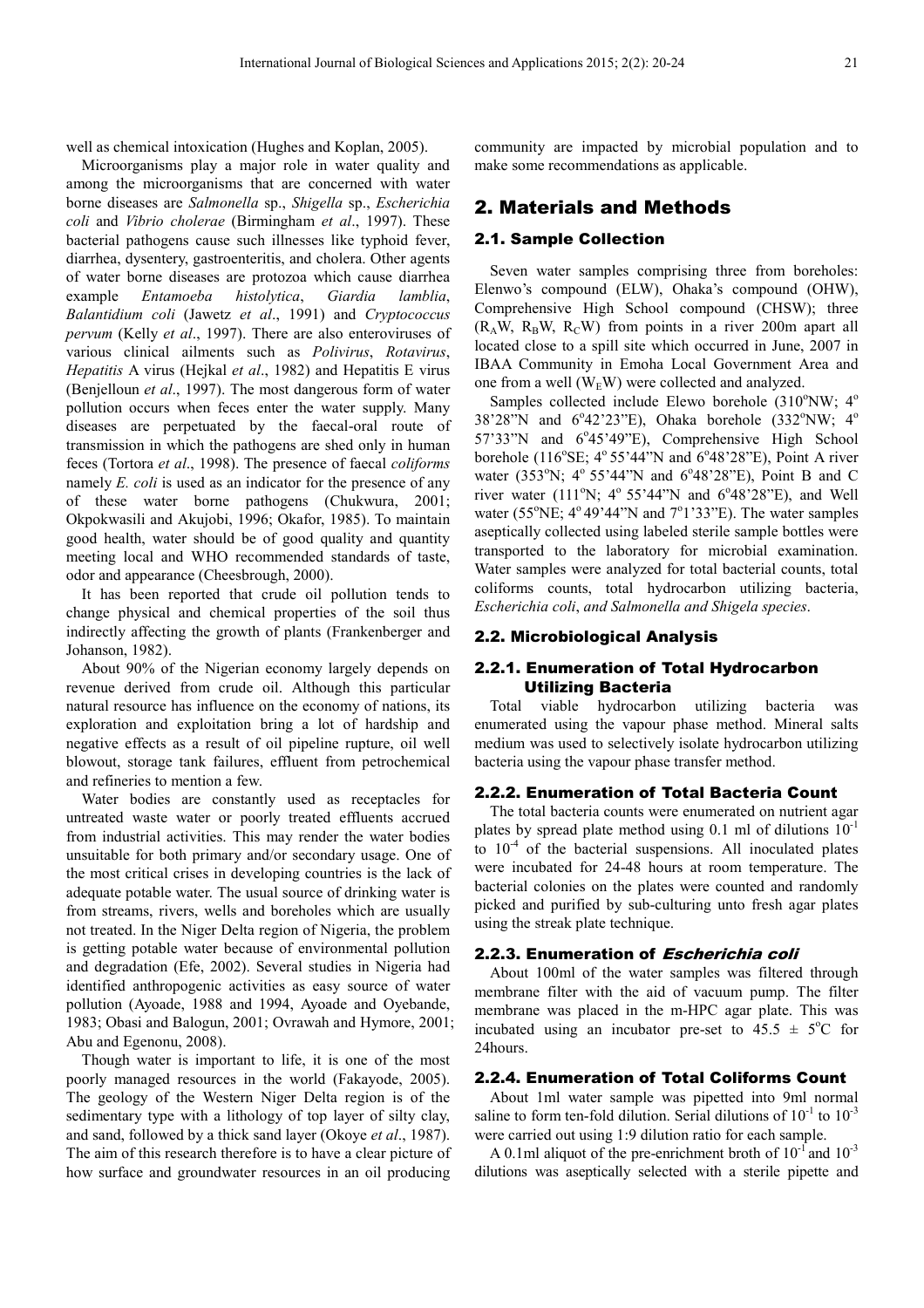spread plated in duplicates with flame sterilized glass spreader on well dried MacConkey agar plates. The plates were incubated at 35<sup>o</sup>C for 24 hours.

#### 2.2.5. Enumeration of Salmonella *–*Shigela Counts

About 1ml water sample was pipetted into 9ml buffered peptone water to form ten-fold dilution. Serial dilutions of  $10^{-1}$  to  $10^{-3}$  were carried out using 1:9 dilution ratio for each sample.

A 0.1ml aliquot of the pre-enrichment broth of  $10^{-1}$  and  $10^{-1}$ <sup>3</sup> dilutions was aseptically selected with a sterile pipette and spread plated in duplicates with flame sterilized glass spreader on well dried *SS* agar plates. The plates were incubated at 35°C for 24hours.

### 2.2.6. Identification and Characterization of Isolates

Identification of the isolates was based on their culture morphology microscopic examination, carbohydrate fermentation, colonial morphology, Gram staining, Catalase, oxidase, motility, starch hydrolysis, IMViC and citrate utilization tests. References were made to Bergey's Manual of determinative Bacteriology (1974)  $8<sup>th</sup>$  Edition for the identification of bacteria.

## 3. Results and Discussion

Seven water samples comprising three from boreholes: Elenwo's compound (ELW), Ohaka's compound (OHW), Comprehensive High School compound (CHSW); three from points in a river:  $(R_A W, R_B W, R_C W)$  and one from a well  $(W<sub>E</sub>W)$  were analyzed.

The total bacteria counts (Table 1) of the water samples ranged from  $3.7 \times 10^2$  cfu/ml to  $3.3 \times 10^5$  cfu/ml with no sample having bacteria count within the limit of 100cfu/ml allowed for potable water (NSDWQ, 2007). Generally, the microbial loads of the samples analyzed were high above standard limits specified by WHO for total coliforms (Table 2) except ELW, OHW and CHSW that showed average values of 0cfu/100ml and 0cfu/ml for *Salmonella species* and *E. coli*  counts respectively (Tables 3 and 4). There was no observed growth for total hydrocarbon utilizing bacteria (Table 5).

*Table 1. Total Heterotrophic Bacteria (cfu/ml)* 

| <b>Sample Identity</b> | Average             |
|------------------------|---------------------|
| <b>ELW</b>             | $3.7 \times 10^{2}$ |
| <b>OHW</b>             | $7.4 \times 10^{2}$ |
| <b>CHSW</b>            | $2.7 \times 10^{3}$ |
| $R_A W$                | $3.3 \times 10^{5}$ |
| $R_BW$                 | $2.5 \times 10^{5}$ |
| $R_C$ W                | $2.3 \times 10^{5}$ |
| $W_EW$                 | $2.5 \times 10^{4}$ |

Legend:

*Table 2. Total Coliforms Counts (cfu/100ml)* 

| <b>Sample Identity</b> | Average             |
|------------------------|---------------------|
| <b>ELW</b>             | $0.8 \times 10^{1}$ |
| <b>OHW</b>             | $1.2 \times 10^{1}$ |
| <b>CHSW</b>            | $1.6 \times 10^{1}$ |
| $R_A W$                | $6.8 \times 10^{2}$ |
| $R_B W$                | $3.4 \times 10^{2}$ |
| $R_C$ W                | $2.5 \times 10^{2}$ |
| <b>W<sub>F</sub>W</b>  | $1.2 \times 10^{2}$ |

*Table 3. Salmonella (cfu/100ml)* 

| <b>Sample Identity</b> | Average             |
|------------------------|---------------------|
| <b>ELW</b>             | $\theta$            |
| <b>OHW</b>             | $\mathbf{0}$        |
| <b>CHSW</b>            | $\theta$            |
| $R_A W$                | $1.3 \times 10^{1}$ |
| $R_BW$                 | $0.3 \times 10^{1}$ |
| R <sub>C</sub> W       | $0.4 \times 10^{1}$ |
| $W_E W$                | $0.2 \times 10^{1}$ |

*Table 4. Escherichia coli (cfu/100ml)* 

| <b>Sample Identity</b> | Average             |  |
|------------------------|---------------------|--|
| <b>ELW</b>             | $\theta$            |  |
| <b>OHW</b>             | $\mathbf{0}$        |  |
| <b>CHSW</b>            | $\mathbf{0}$        |  |
| $R_A W$                | $0.3 \times 10^{1}$ |  |
| $R_BW$                 | $0.2 \times 10^{1}$ |  |
| R <sub>C</sub> W       | $0.2 \times 10^{1}$ |  |
| $W_EW$                 | $0.2 \times 10^{1}$ |  |

*Table 5. Hydrocarbon Utilizing Bacteria (cfu/ml)* 

| <b>Sample Identity</b> | Average      |
|------------------------|--------------|
| <b>ELW</b>             | 0            |
| <b>OHW</b>             | $\theta$     |
| <b>CHSW</b>            | $\mathbf{0}$ |
| $R_A W$                | $\theta$     |
| $R_{\rm B}W$           | $\theta$     |
| $R_{C}W$               | $\theta$     |
| $W_EW$                 | 0            |

The average total bacteria counts of the borehole samples ranged from  $2.7 \times 10^2$  to  $7.4 \times 10^2$ cfu/ml with 66.67% of the borehole samples count within the limit of 400cfu/ml allowed for potable water (WHO, 1985). Both the river water and well water samples contained high values of total bacterial counts ranging from  $2.5 \times 10^2$  to  $3.3 \times 10^5$  cfu/ml. Erah *et al.*, (2002) in a study conducted on the quality of ground water in Benin City, Nigeria found unacceptable levels of aerobic bacteria and fungi present in borehole water of Teboga District of Benin City. In another similar work, Eniola *et al*., (2007) obtained a range for bacteria of  $5.0 \times 10^2$  to  $7.0 \times 10^2$ cfu/ml for stored borehole water samples. In the present study, general quality of water samples was very poor with very high counts of bacteria. The total coliforms ranged from  $0.8 \times 10^{1}$  to  $6.8 \times 10^{2}$ cfu/100ml. Similar results have been described by other researchers (Obi *et al.*, 2004; Potgier *et al.,* 2007) on studies done in different rural communities. Several

ELW – Elenwo Water; OHW – Ohaka Water; CHSW – Comprehensive High School Water;  $R_A W$  – River A Water;  $R_B W$  – River B Water;  $R_C W$  – River C Water; WEW - Well Water.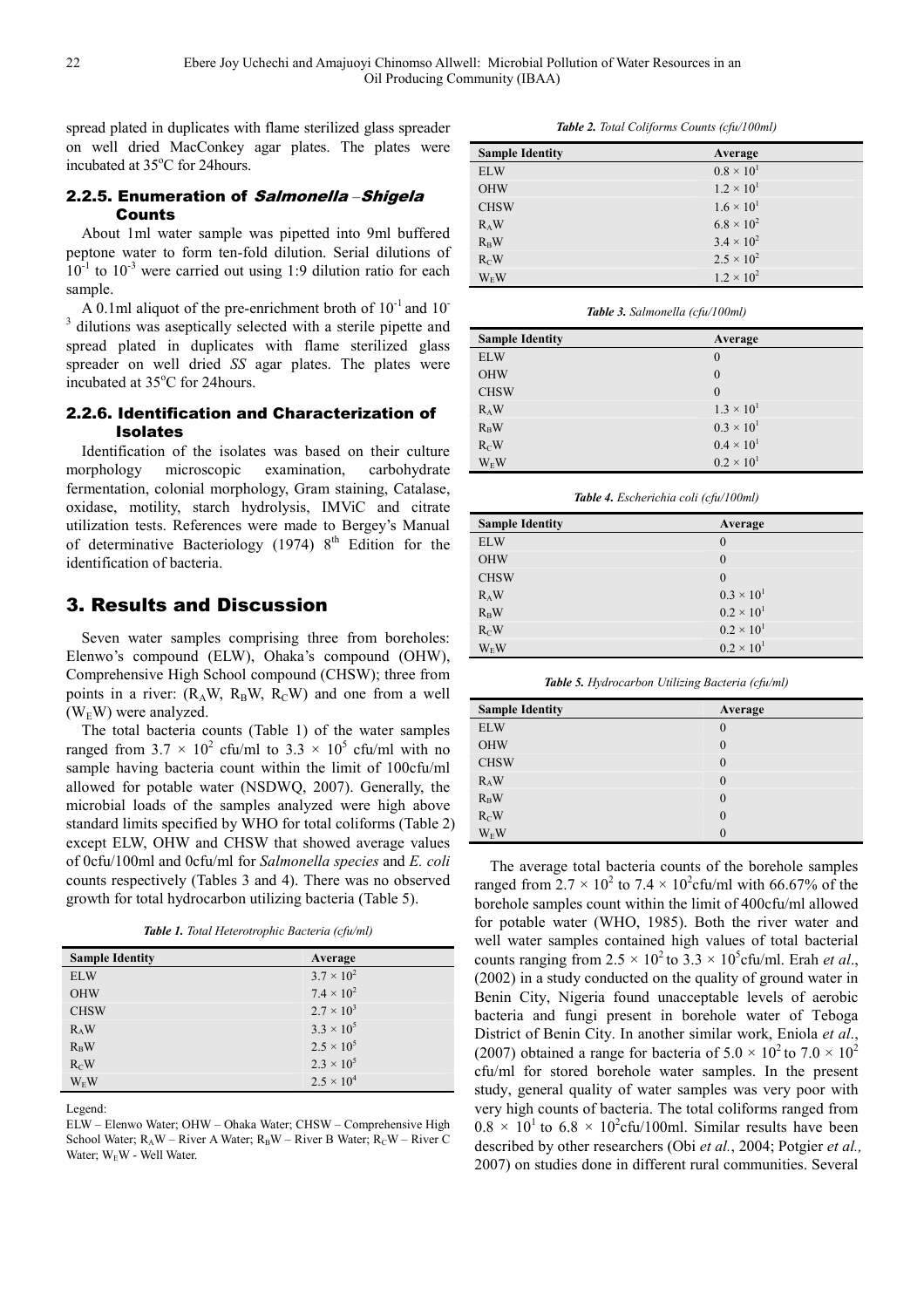sources of contamination could be suggested and could include contamination from pit latrines. In fact construction of boreholes in rural areas does not always respect the location regulations (Dzwairo *et al.,* 2006) to make sure that these boreholes are not situated close to pit latrines. For all the boreholes, contaminations maybe due to lack of sewer pipe for discharge of sanitary waste into the treatment plant which will result in underground disposal of sewage into the aquifer. For river contamination, may be through run-off during rains carrying indiscriminate excreta disposed by humans and animals thereby impacting the aquatic environment. Nyati (2004) showed that the quality of borehole water supplies in Zimbabwe showed a seasonal fluctuation, with higher coliform counts in the wet season, while municipal and mining compound water were of satisfactory microbial and chemical quality. All the samples contained *Escherichia coli* except the borehole samples that were devoid of *E. coli* (Table 4). It is note-worthy that only 42.9% of the water samples have zero *E. coli* counts whereas 100% of the water samples analyzed contained total coliforms.

The presence of *E. coli* in any borehole sample is unacceptable from the public health point of view. This organism can be pathogenic. Therefore, there is need for caution when using this borehole water for any purpose. Eniola *et al.,* (2007) obtained some members of coliforms in stored borehole water samples.

Results of the *Salmonella species* showed that borehole samples analyzed did not contain *Salmonella species*. However, *Salmonella* counts ranging from  $0.2 \times 10^{1}$  to  $1.3 \times$  $10<sup>1</sup>$ cfu/ml were obtained in both the river water samples as well as the well water samples. The presence of *Salmonella species* could be attributed to several activities that go on around and within the sample sites. These activities include bathing, washing, and are considered risk factors.

Different types of organisms were identified from their morphological and biochemical characteristics. These include *Staphylococcus aureus, Bacillus subtilis, Escherichia coli, Enterobacter species, and Salmonella typhi.* Similar bacteria profiles have been isolated from borehole samples (Ibe and Okplenye, 2005).

## 4. Conclusion

Some microbiological parameters are above standard limits for the borehole water samples. The total bacterial counts and total coliforms counts are above limit for all the borehole samples tested while *Salmonella species* and *E. coli* counts of the borehole samples are within limit. Hence, there should be proper treatment of all borehole samples to ensure safety of the water samples especially from contamination by total bacteria and total coliforms as the contamination can be attributed to the old nature of the distribution network of pipes.

Generally, there is a variation in the level of contamination between the borehole water samples and the river water samples in both their physicochemical and microbiological characteristics. The river water and the well water samples are of poor microbial quality.

To ensure supply of safe drinking water to the public, routine chemical analysis and microbial analysis is imperative to detect on time, incidental and eventual deterioration of water quality especially the CHSW area which is prone to industrial pollution from the river.

#### Recommendation

According to the results obtained in this study, it can be concluded that the borehole water samples used, are of poor quality and it is recommended that possible mitigation measures, treatment and follow up should be imbed and sources of contaminations traced. Disinfection of water in storage tanks before distribution through the taps should be implemented. There is also need to carry out a comprehensive social study to determine the number of people suffering from illnesses or diseases related to the microbial quality problems identified in these study areas. This will provide information on the actual health problems on ground as well as contribute to the use of untreated groundwater, and will also lead to the recommendation of realistic remediation methods for each specific health problems. This will be valuable in the design and implementation of intervention strategies as applicable. This study is important because of dependence by the masses on borehole, river water and well water as the only source of water. This will also enable the provision of data available to indicate that groundwater does not meet the national guidelines of water for human consumption as observed in the study area unless treated before use.

#### References

- [1] Abu, G.O. and C. Egenonu (2008). The current pollution status of new Calabar River in the Niger Delta region of Southern Nigeria: A survey of antibiogram profile of its bacterial isolates. *African Journal of Environmental Science and Technology,* 2:134-141.
- [2] Ayoade, J.O. and B.C. Oyebande (1983). Water resources in Efe, seasonal variations of physicochemical characteristics in water resources quality in Western Niger Delta Region, Nigeria. *J. Appl. Sci. Environ.,* 9:191-195.
- [3] Ayoade, J.O. (1994). *Human Impact on the Environment*. In Filani (eds) Ibadan Region, Ibadan. Rex Charles Pub.
- [4] Benjelloun, S., B. Bahbouhi, N. Bouchrat, L. C hericaoni, N. Nad, J. Mahyour and A. Bensumane (1997). Seroepidemiological study of an acute Hepatitis E outbreak in Morocco. *Res. Virol*., 148: 279-283.
- [5] Birmingham, M.E., L.A. Lea, N. Ndayiminje, S. Nkurikiye, B.S. Harsh, J.G. Well and M.S. Ijeming (1997). Epidemic cholera in Burundi: patterns of transmission in the Great Rift Valley Lake region. *Lancet.,* 349: 981-985.
- [6] Cheesbrough, M. (2000). *District Laboratory Practice in Tropical Countries*. Part 2, Cambridge University Press, pp. 143-154.